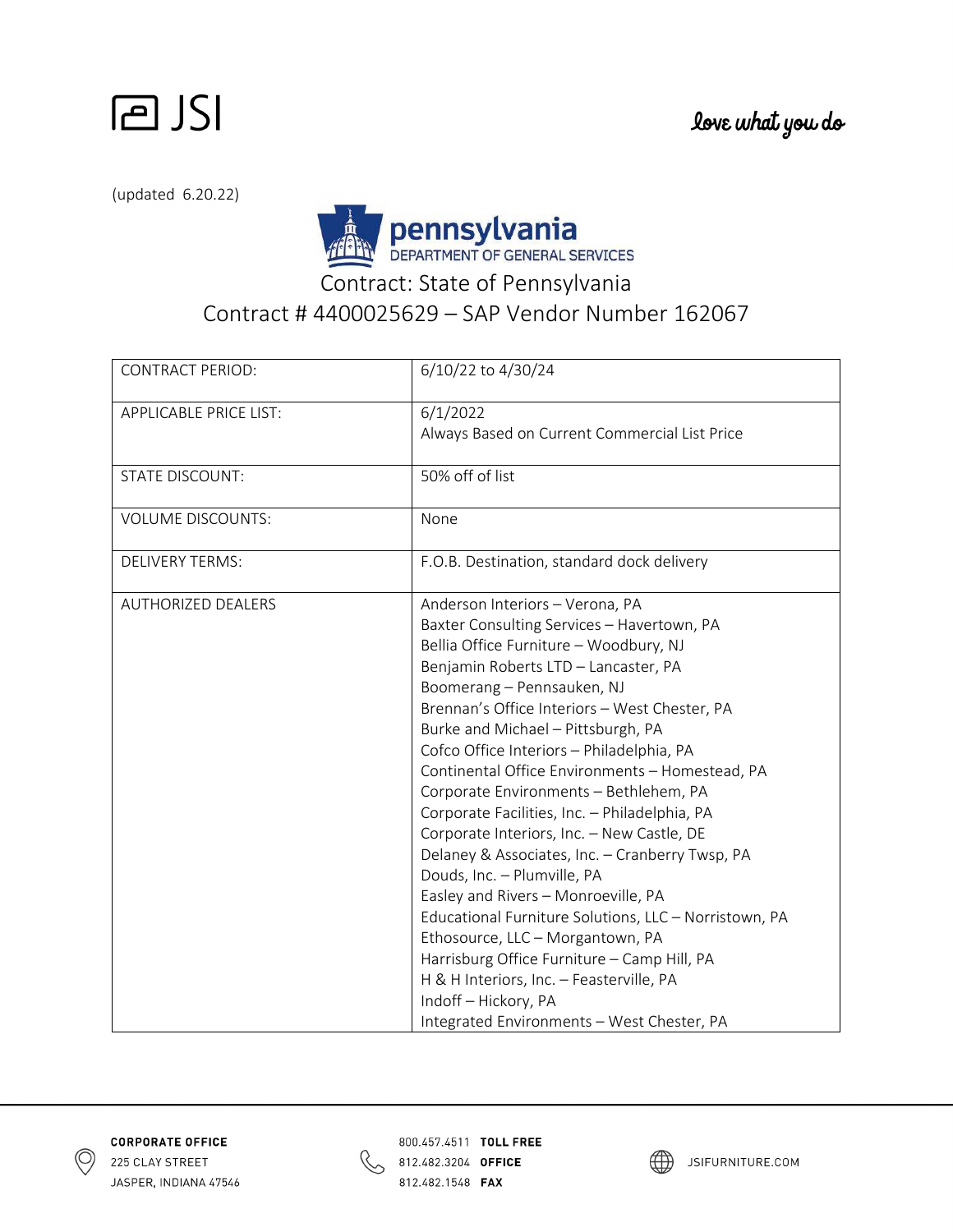## **PJSI**

|                                | Interior Workplace Solutions - Allentown, PA      |
|--------------------------------|---------------------------------------------------|
|                                | JP Jay Associates - Allentown, PA                 |
|                                | Kershner Office Furniture - King of Prussia, PA   |
|                                | Liberty Systems, Inc. - Allentown, PA             |
|                                | Link Interiors - Morgantown, PA                   |
|                                | Nittany Office Equipment - State College, PA      |
|                                | Office Basics - Boothwyn, PA                      |
|                                | Office Environments, Inc. - Bristol, PA           |
|                                | Office Service Company - Reading, PA              |
|                                | Office Works - Plymouth Meeting, PA               |
|                                | One Point - Scranton, PA                          |
|                                | Pemco - Bethel Park, PA                           |
|                                | Phillip's Supply Company - Plymouth, PA           |
|                                | Phillips Workplace Interiors - Harrisburg, PA     |
|                                | Premier Office Solutions - Hatboro, PA            |
|                                | Pucci Contract Interiors - Fredonia, NY           |
|                                | Pulman Interiors - Scranton, PA                   |
|                                | Quality Office - York PA                          |
|                                | Reed Associates, Inc. - Harleysville, PA          |
|                                | Reed Associates - Hatfield, PA                    |
|                                | Royal Business Interiors - York, PA               |
|                                | Source One - Cherry Hill - NJ                     |
|                                | Spectrum - King of Prussia, PA                    |
|                                | Supply Source of Interiors - Williamsport, PA     |
|                                | Tanner Furniture - Harrisburg, PA                 |
|                                | Transamerican Office Furniture - Philadelphia, PA |
|                                |                                                   |
|                                | W B Mason Company - Erie, PA                      |
|                                | Workscape - Pittsburgh, PA                        |
|                                | Workspace Solutions - Slippery Rock, PA           |
|                                | Your Office Connection - Westtown, PA             |
| STATE AGENCY ORDERING ADDRESS: | Orders come from State Entity.                    |
|                                |                                                   |
|                                | <b>JSI</b>                                        |
|                                | c/o Dealer of Record                              |
|                                | 225 Clay St                                       |
|                                | Jasper, Indiana 47546                             |
|                                |                                                   |
| INSTALLATION CHARGES:          | Installation Charges are Negotiable               |
|                                | Overtime/Holiday Hourly Rate: \$66                |